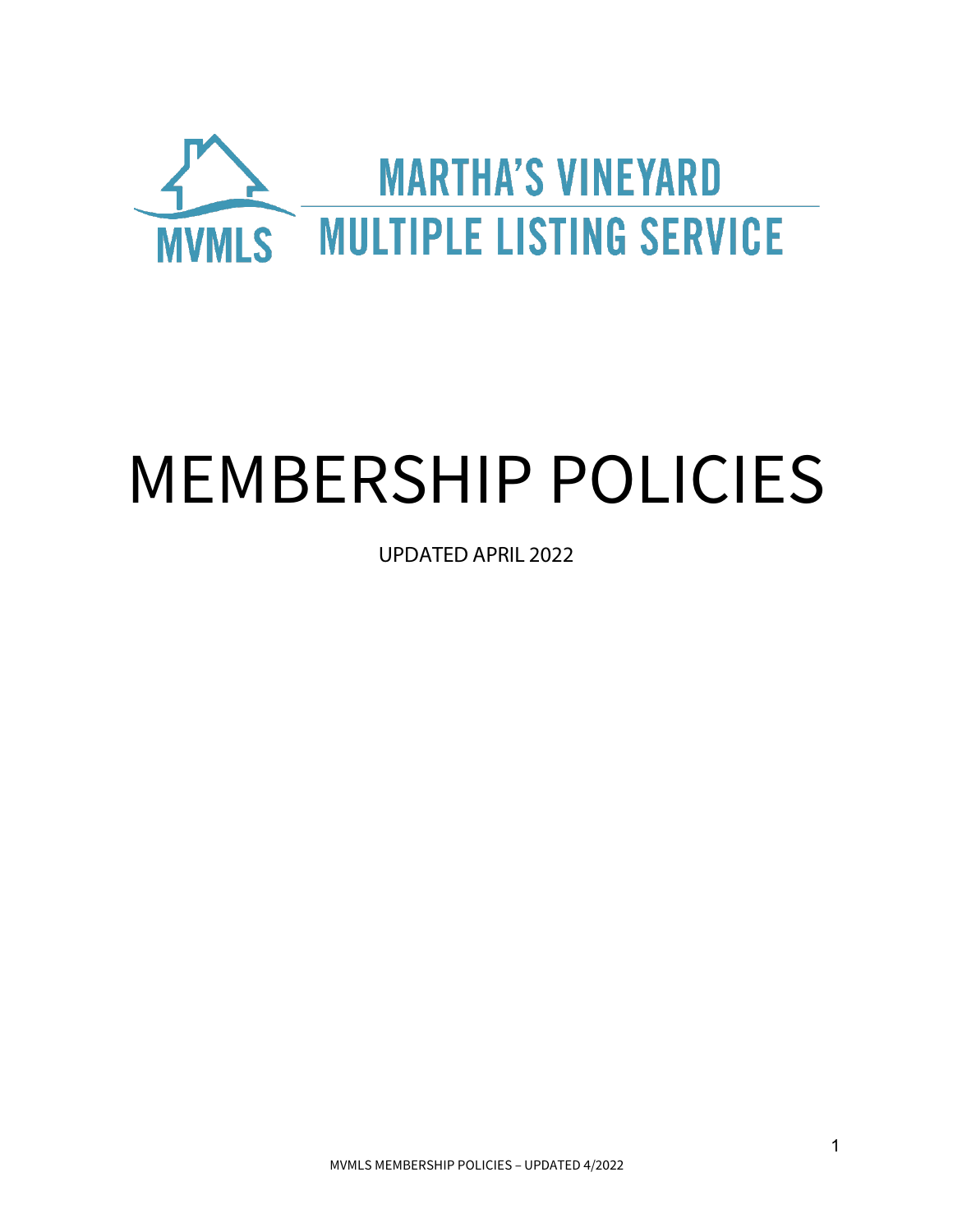| <b>MVMLS Membership Policies</b>                     |                |
|------------------------------------------------------|----------------|
| <b>MVMLS Membership Categories</b>                   | $\overline{2}$ |
| Requirements to Join MVMLS                           | $\overline{2}$ |
| 2022 Dues & Fees                                     | $\overline{2}$ |
| Past Due Policy                                      | 3              |
| <b>Reinstatement Policy</b>                          | 3              |
| MLS Participant Responsibilities for Fees            | 3              |
| Medical & Military Waiver for MVMLS Fees             | 3              |
| New Member Orientation                               | $\overline{4}$ |
| <b>MVMLS Participant &amp; Subscriber Agreements</b> | 4              |
| Licensee Affiliation Changes                         | 4              |
| <b>Office Acquisition Policy</b>                     | 4              |
|                                                      |                |

## **MVMLS Membership Policies**

#### MVMLS Membership Categories

- Participant individuals who hold an active real estate license in the Commonwealth of Massachusetts and have been designated the 'Broker in Charge' of their office (i.e. sole proprietors, partners, corporate officers or branch office managers acting on behalf of the firm principal(s)). This individual shall have all rights, benefits, and privileges of the MVMLS, and shall accept all obligations to the MVMLS for the Participant's firm, partnership, or corporation, for compliance with the Bylaws and Rules and Regulations of the MVMLS by all persons affiliated with the Participant who utilize the MVMLS.
- **Subscriber-** Subscribers (or users) of the MVMLS include non-principal real estate brokers, sales associates, and licensed real estate appraisers affiliated with MVMLS Participants.
- **Administrative Users**  Affiliated licensed or unlicensed administrative and clerical staff or personal assistants who are under the direct supervision of a MVMLS Participant or the Participant's licensed designee. Administrative users do not have access to list and sell in MVMLS.

#### Requirements to Join MVMLS

- Must hold an active Massachusetts salesperson, broker or appraiser license.
- Broker-In-Charge must join MVMLS as your firm's Participant. Additionally, all active real estate licensees at the office location must also join MVMLS as Subscribers or must be approved as fee waived licensees

### 2022 Dues & Fees

Effective January 1st, 2021, the application fee for MVMLS membership is \$300 for Participants and \$150 for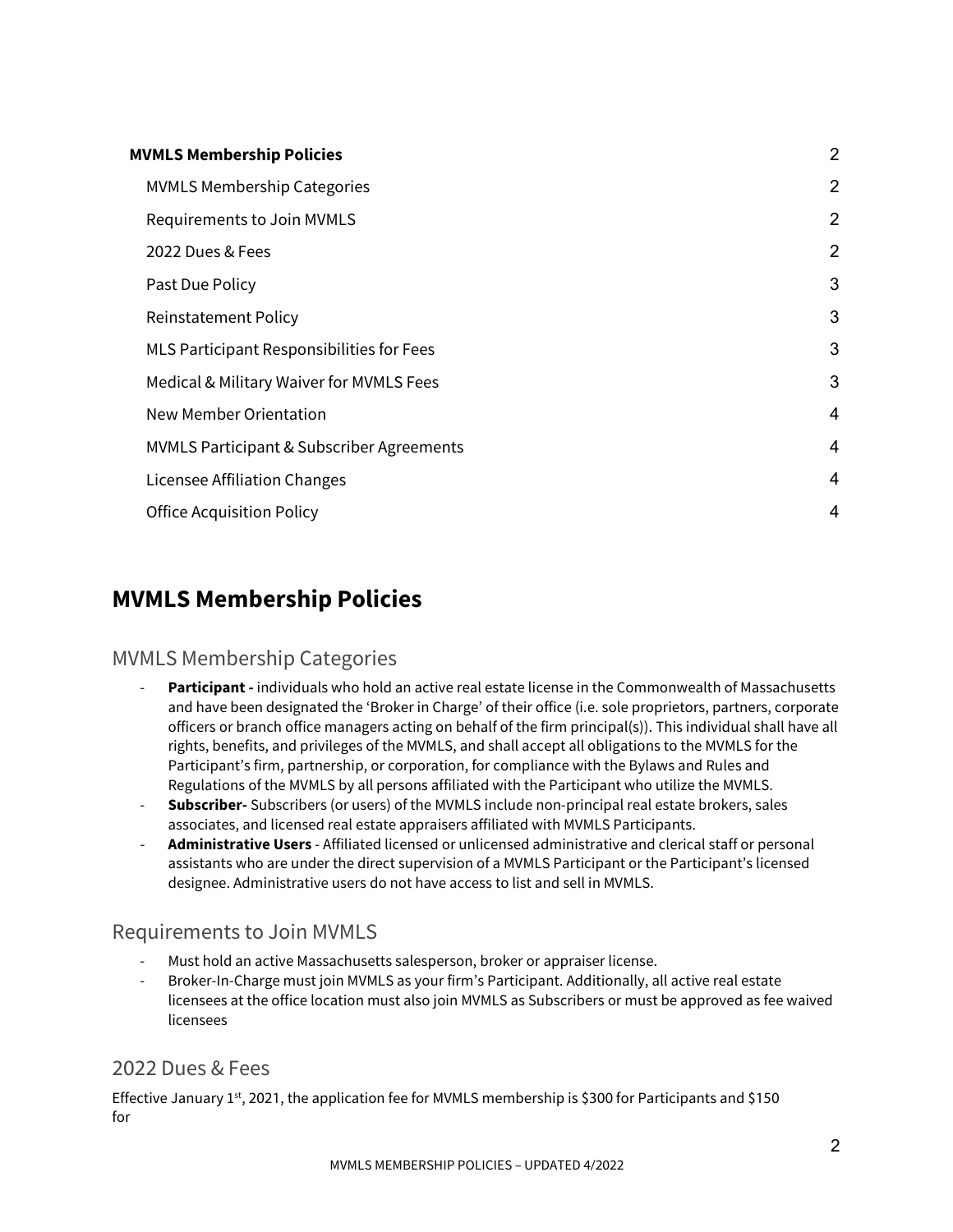Subscribers. There is no application fee for Administrative memberships. Application fees are non-refundable.

The MVMLS access fee for REALTOR® Participants and Subscribers is \$396 annually. The MVMLS access fee for non-REALTOR® Participants and Subscribers is \$492 annually. Each office location receives one (1) complementary administrative membership and additional administrative memberships are \$33 per quarter. For new members, fees are prorated based on the month you join and must be paid as part of the application process. Once an application has been processed and approved, prorated dues are non-refundable. For renewing members, fees are payable quarterly. MVMLS fees are non-refundable. Payment will be accepted in the form of cash, check, VISA, MasterCard, American Express or Discover.

### Past Due Policy

Membership will be suspended and a past due fee of \$75 for Participants and \$25 for Subscribers will be applied to all accounts not paid 30 days after the quarterly due date. If a Subscriber's fees are not paid 60 days after the quarterly due date, the fees will be transferred to the office. Participant and due within 30 days. Failure to pay within 30 days of invoicing will result in the suspension of MLS access for the MLS Participant and any affiliated Subscribers until full payment is made.

### Reinstatement Policy

Individuals who voluntarily end their membership or individuals who are suspended for nonpayment and wish to rejoin within a 12-month period must pay past fees from the date their membership ended as well as any applicable late fees. Accounts that have been inactive for more than 12 months do not need to pay past fees but must pay the application fee of \$300 for Participants and \$150 for Subscribers to rejoin.

### MLS Participant Responsibilities for Fees

The Participant will be assessed a yearly fee for each salesperson and licensed or certified appraiser in the office, whether licensed as a broker, sales licensee, or licensed or certified appraiser who is employed by or affiliated as an independent contractor with such Participant, except that this fee shall be waived for licensees subject to a fee waiver under Section 6.6 of the Rules and Regulations. Payment of such fees shall be made on or before the first day of each quarter. Fees shall be prorated on a monthly basis. Administrative (whether licensed or unlicensed) clerical staff and personal assistants are eligible for MLS access for a reduced fee.

#### *Subscriber Fee Waivers*

MLS provides participants the option of a no-cost waiver of MLS fees, dues, and charges for any licensee or licensed or certified appraiser in a participating office who can demonstrate (i) subscription to a different MLS where the principal broker for the office also participates or (ii) that they work exclusively with rentals. MLS requires Participants to sign a certification for nonuse of MLS services, which includes penalties and termination of the waiver if violated. Normally, under Section 6.2 of the Rules and Regulations, any per-subscriber fee is calculated based on each salesperson and licensed or certified appraiser affiliated with a participating office. The effect of fee waiver is that the number of subscribers in a participating office for purposes of any recurring per-subscriber fees paid by a participant under Section 6.2 shall be reduced by the number of licensees and certified appraisers who are subject to waiver under Section 6.6 of the Rules and Regulations.

### Medical & Military Waiver for MVMLS Fees

A MVMLS member may request a temporary waiver (maximum of 1 year) of MLS Participant or Subscriber fees due to:

- Significant medical illness that prevents member from providing real estate services to any individual (a